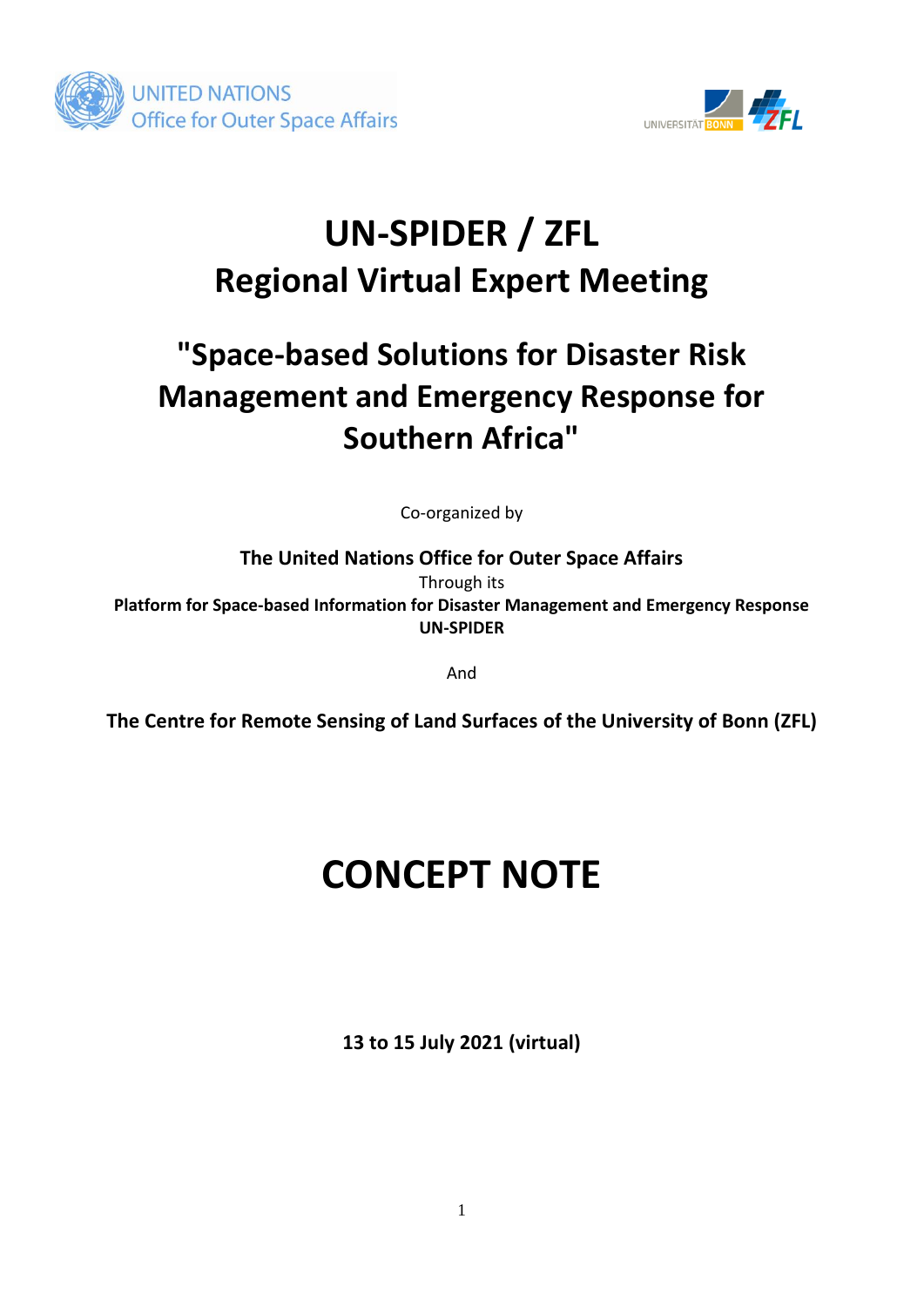#### **1. Introduction**

In recent decades, several countries in Southern Africa have experienced disasters triggered by floods, droughts, landslides, and other hazards that have eroded hard-won development gains. Taking note of advances in space technologies and other technological innovations, the African Union indicated in its 2017 African Space Policy that space represented a unique opportunity for cooperation in using and sharing enabling infrastructure and data towards the proactive management of, inter alia, responses to natural hazards and disasters. In that respect, the African Union aims to promote the use of space applications to improve weather forecasts and to develop a range of early warning systems, as Africa is subject to various extreme weather, climate, ecosystem and geological events.

Convinced that space technologies can play a vital role in supporting disaster management, the United Nations General Assembly (UNGA) established the United Nations Platform for Space-based Information for Disaster Management and Emergency Response (UN-SPIDER) in 2006 as a programme to be implemented by the United Nations Office for Outer Space Affairs (UNOOSA). The General Assembly mandated UN-SPIDER to provide universal access to all countries and all relevant international and regional organizations to all types of spacebased information and services relevant to disaster management to support the full disaster management cycle. Since 2008, UN-SPIDER has been providing technical advisory support to several countries in Southern Africa to facilitate the use of space technologies and space-based information in disaster risk, preparedness, response and recovery activities.

To continue efforts to promote the use of space technologies in disaster riskmanagement, emergency response and recovery efforts; UN-SPIDER and the Centre for Remote Sensing of Land Surfaces of the University of Bonn (ZFL) are joining forces to organize the *UN-SPIDER / ZFL Regional Virtual Expert Meeting for Southern Africa "Space-based Solutions for Disaster Risk Management and Emergency Response"*. Thisregional expert meeting, to be conducted virtually from 13 to 15 July 2021, will contribute to the efforts conducted by UN-SPIDER in the area of disaster risk reduction, preparedness, early warning systems, disaster response and recovery efforts. The aims of this regional expert meeting are:

- To raise awareness regarding novel applications of satellite technologies in hazard mapping, early warning systems, and disaster response operations;
- To take stock of efforts conducted by risk and disaster management institutions in Southern African countries on the use of space technologies and space-based information in disaster risk management, preparedness, response and recovery efforts;
- To explore ways to enhance the use space technologies in disaster risk management and response and recovery applications in Southern Africa;
- To provide continuity to the efforts conducted by UN-SPIDER and its partners in Southern Africa;
- To discuss the overarching topics of climate change in Southern Africa with special emphasis of the contribution of space-based technologies to mitigate the impact of, and enhance adaptation to climate change and land degradation utilising innovative monitoring and analysing tools.

#### **2. Expected participants**

The Regional Expert Meeting will bring together experts from Southern African countries drawn from the following groups:

- Experts and professionals engaged in disaster-risk management, preparedness, response and recovery efforts, including those with experience on the use of geographic information systems and satellitebased applications.
- Expertsfrom national and regional institutions and organisations responsible for providing space-based technologies and solutions for risk and disaster management.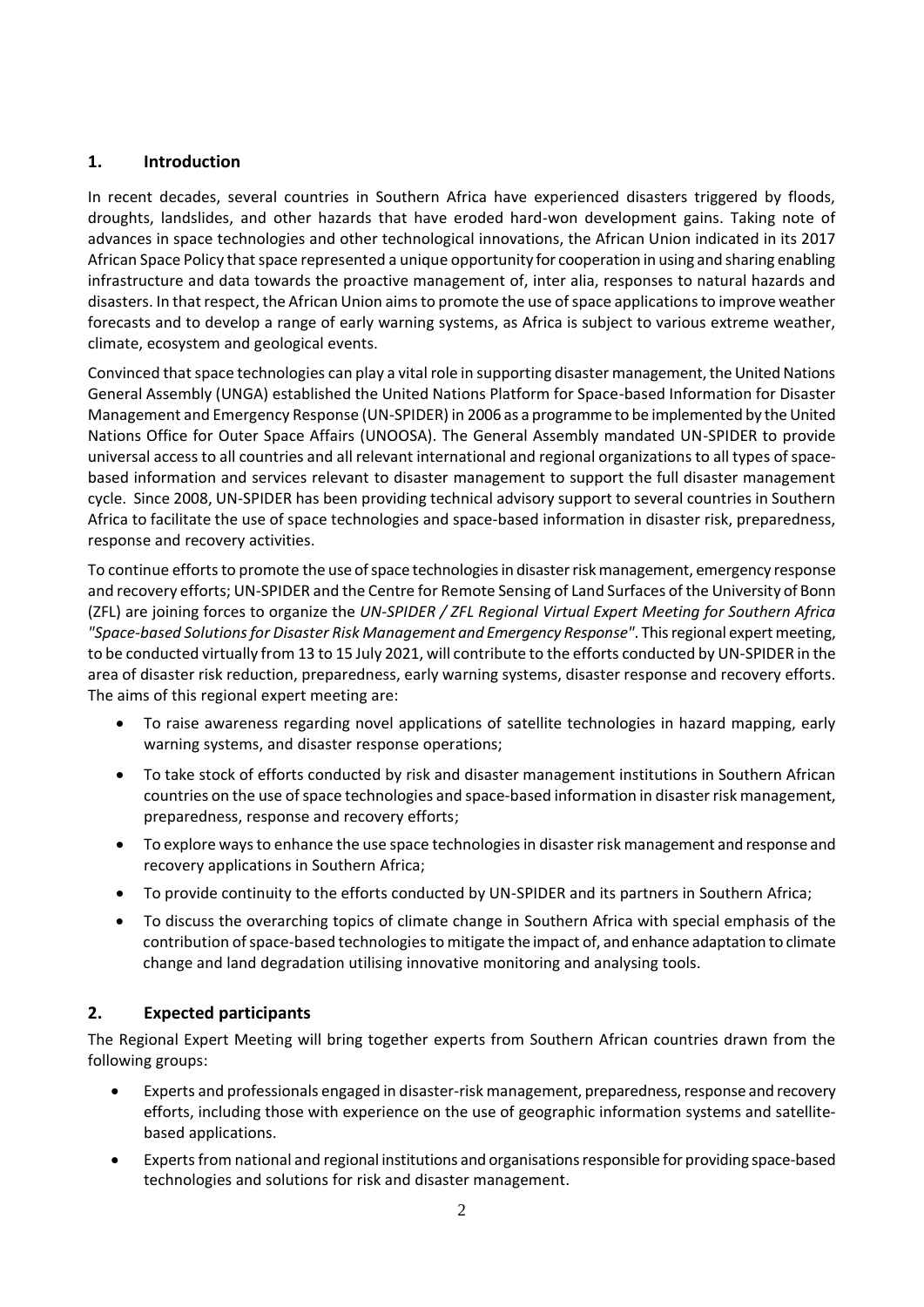- Experts from regional and international organizations active in Southern Africa in risk and disaster management, including disaster preparedness and early warning systems.
- Experts from the UN-SPIDER Network of Regional Support Offices.
- Experts targeting climate change mitigation, adaptation and loss and damage in Southern Africa.
- Experts and graduate students in universities and research centres engaged in disaster-risk management, preparedness and emergency and disaster response and space technology efforts.

#### **3. Description of virtual event, main components**

The virtual regional expert meeting will include:

- Presentations by government agencies and the space community on efforts regarding the use of spacebased technologies in disaster risk reduction, preparedness, response and recovery efforts; as well as in climate change applications.
- Discussions on ways to enhance the use of space-based solutions in disaster risk reduction, preparedness, response and recovery efforts; as well as in climate change applications.
- Afternoon technical sessions to present information on specific types of solutions developed by different institutions.

#### **4. Expected Outcomes and Results**

The proposed regional expert meeting will allow participants to:

- Become aware of the most recent examples regarding the use of space-based applications and solutions targeting disaster-risk management, response and recovery; and to identify ways advantage of those applications and solutions.
- Become aware of the activities being conducted by national disaster management agencies and UN-SPIDER in Southern Africa and identify ways and means to become engaged in these activities.
- Network with representatives of institutions in countries in Southern Africa and regional and international institutions engaged in these types of activities.

#### **5. Participation requirements**

Participants should hold managerial or technical positions at governmental agencies; international, regional, or national organizations, NGOs or private industry with programmes or activities relating to providing support to disaster-risk management and emergency response activities or development of space technology capabilities and/or solutions. Researchers from academia and graduate students, as well as professionals and experts dedicated to disaster management or geospatial efforts will also be able to participate. **Participation of women is highly encouraged**.

#### **6. Language of the Regional Expert Meeting**

The working language of all planned activities will be English.

#### **7. Deadline for Submission of Applications**

Applications to participate in this Regional Expert Meeting can be submitted to the Organizing Team. The completed application form should be submitted to the points of contact below by email no later than **Wednesday 07 July 2021**. Only complete applications, with all the requested information will be considered.